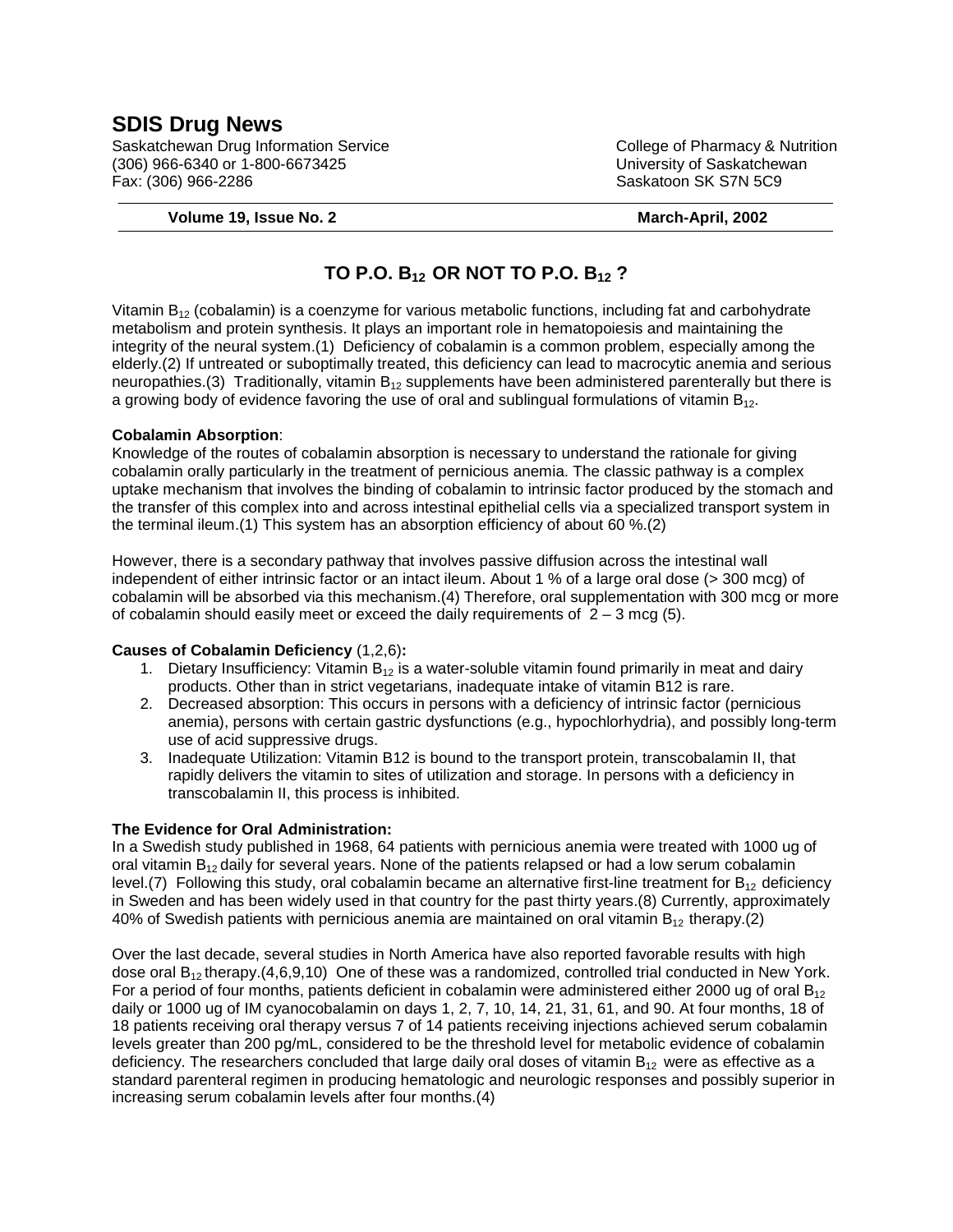### **Application to Practice:**

In North America, cobalamin deficiency, including pernicious anemia, food-cobalamin malabsorption in the elderly and vegetarianism, is commonly treated with parenteral vitamin  $B_{12}$ . (11) The recommended regimen for pernicious anemia is daily injections (i.m. or deep s.c.) of 100 ug of cyancobalamin for 5 – 10 days to saturate  $B_{12}$  stores in the body and resolve clinical manifestations of the deficiency, then 100 – 200 ug monthly until normalization of the hemoglobin and hematocrit and 100 ug monthly thereafter to maintain remission. (12,13)

There are several drawbacks to parenteral administration including pain on injection, difficulty in patients with a tendency to bleed or in very thin patients, and the inconvenience and cost of frequent visits to health professionals for injections.  $(3,11)$  In a study conducted in Ontario during 1995 and 1996, researchers estimated that switching elderly patients receiving cobalamin injections to high-dose oral therapy would save the provincial healthcare system between \$2.9 and \$17.6 million (depending on the number of vitamin-injection visits avoided).(14)

Daily oral doses of 300 ug to 2000 ug and higher have been used successfully to treat pernicious anemia with no evidence of toxicity.(15) Evidence from published studies indicates that 1000 ug daily produces satisfactory long-term results while, in some patients, 500 ug daily results in only borderline cobalamin concentrations. (16) Serum  $B_{12}$  concentrations should be monitored closely, especially during the first months of therapy, to ensure efficacy and compliance.(15) For treatment of elderly people with vitamin  $B_{12}$  deficiency not related to pernicious anemia, 100 ug daily orally has been shown to normalize  $B_{12}$ levels within one month.(10)

Parenteral administration remains the treatment of choice for hospitalized patients, for patients unable to take medications by mouth, or with diarrhea or vomiting, patients with severe neurological symptoms, and when compliance to a daily dosage regimen is a concern.(4)

#### **Sublingual Cobalamin:**

The effectiveness of sublingual  $B_{12}$  replacement therapy has also been studied. In a prospective openlabelled study of 18 patients with cobalamin deficiency, sublingual cobalamin (2000 ug daily) was found to be an effective, safe and convenient treatment. The researchers concluded that sublingual  $B_{12}$ supplementation provides rapid restoration of serum cobalamin concentrations and therefore should be considered as an alternative method of administering  $B_{12}$ .(15)

### **Conclusion:**

Oral and sublingual vitamin  $B_{12}$  supplements appear to be safe, effective and cost-saving alternatives for the treatment and maintenance of mild to moderate  $B_{12}$  deficiency.

#### **References:** Available upon request

Prepared by Christine Swiatecki (hospital resident), Jenelle Heroux (hospital resident) and Karen Jensen (SDIS drug information consultant)

///////////////////////////////////////////////////////////////////////////////////////////////////////////////////////////////////////////////////////////////////////

## **UNIQUE EMPLOYMENT OPPORTUNITY FOR PHARMACISTS!! DRUG INFORMATION CONSULTANT**

The Saskatchewan Drug Information Service requires a full-time pharmacist for the healthcare professional drug information service. Duties include responding to telephone queries from pharmacists, physicians, and other healthcare professionals, preparing newsletters, and supervising pharmacy students and residents in the drug information office. No evenings or weekends. Applicants must have a practising license for Saskatchewan. Good communication skills are essential. Prior experience in the drug information field would be an asset. Please submit your resume to Karen Jensen, Manager, Saskatchewan Drug Information Service, College of Pharmacy & Nutrition, University of Saskatchewan, 110 Science Place, Saskatoon SK S7N 5C9, phone (306)966-6349 or e-mail [jensen@sask.usask.ca.](mailto:jensen@sask.usask.ca) Deadline for applications, June 10<sup>th</sup>.